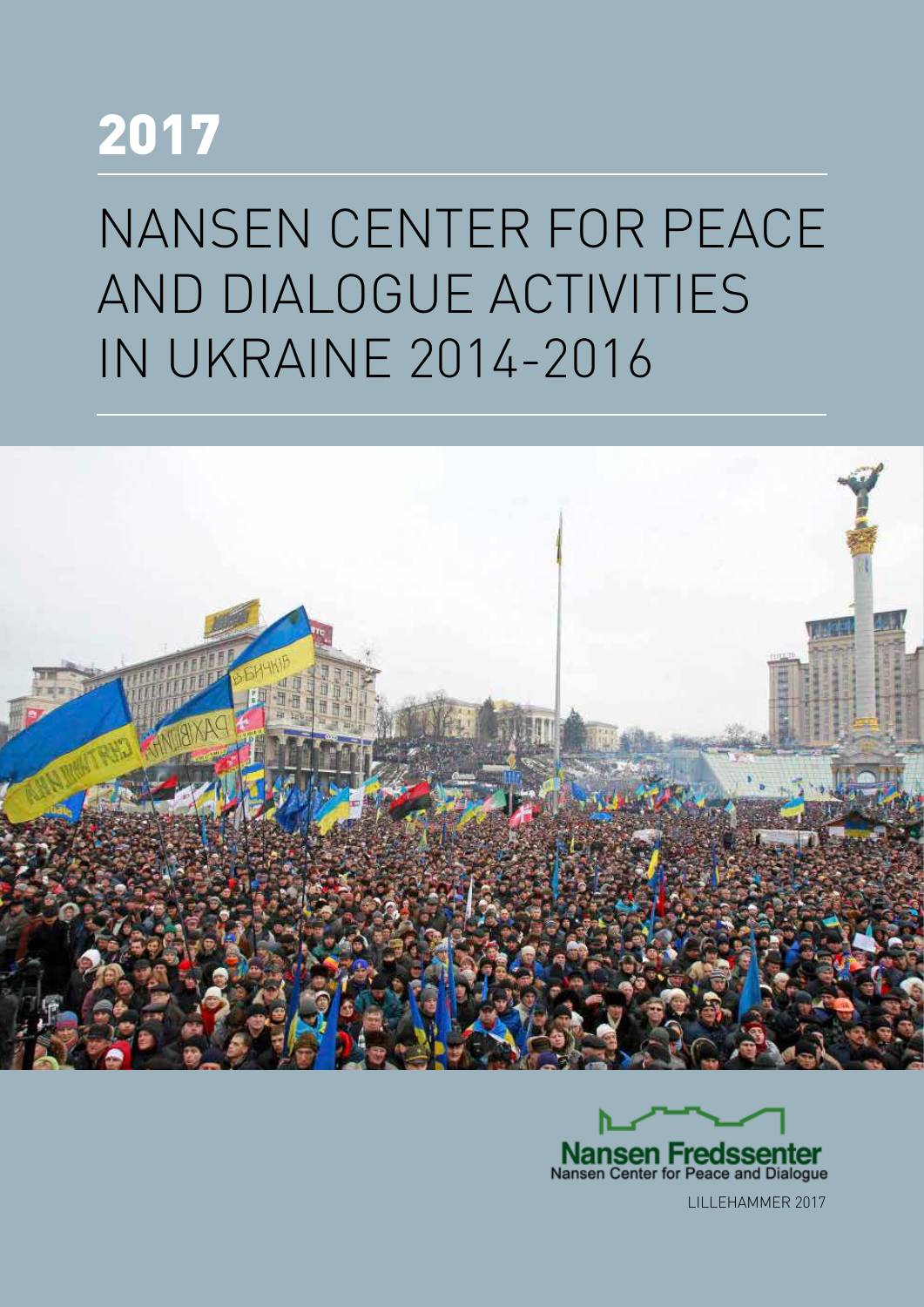This report describes visits made by representatives from Nansen Center for Peace and Dialogue (NCPD) in Ukraine between May 2014 and July 2016. The purpose of these visits was to explore the relevance of dialogue as an approach to deal with the ongoing conflict in Ukraine and to connect with local Civil Society Organizations (CSOs).

Many years ago, when we started to work in the Western Balkans, we invited potential leaders from ex-Yugoslavia to prolonged dialogue sessions on what were the causes and the consequences of the war. Is reconciliation possible? How to rebuild trust and willingness to cooperate? How to develop structures that foster integration and unity? These dialog seminars led to the development of the Nansen dialogue method, which has been practiced in more than 100 seminars in Lillehammer and more than 200 in the Western Balkans.

When the war broke out in Ukraine, this historical background and the current experience with dialogue motivated Nansen Center for Peace and Dialogue to respond. Could the dialogue expertise NCPD had developed in the Western Balkans have any relevance for people in Ukraine?

Civil society in Ukraine is strong, despite the many and serious security and political challenges. The number of local people and local organizations involved in dialogue work is higher than expected. The Nansen Center for Peace and Dialogue will consult with relevant stakeholders on their needs and how we best can support their work and initiatives. Our two years of work have proven to us that there are civil society actors in Ukraine with the knowledge, capacity and the will to promote dialogue for peace. It is beyond any doubt that the response we have received from the many volunteers, partners, national and regional authorities and international actors is that there is a need and an interest for dialogue in Ukraine.

Looking back at these two years, NCPD has accomplished to establish its presence as a competent capacity in the field of dialogue. We have succeeded in building good trustworthy relationships with local organizations and we have covered a large part of the Ukrainian territory. We have included participants from Ukraine in some of our activities in Lillehammer (In two dialogue trainings and two summer schools). We have strengthened our understanding of the role played by Fridtjof Nansen during the hunger catastrophe in Ukraine in the 1920s, and we have connected our own presence in Ukraine to the legacy of Nansen. We have particularly established a good relationship with OSCE, the Norwegian Embassy and the Ukrainian Center for Concordance, Odessa Regional Mediation Group and Dignity Space.

Around 250 people came to public meetings in Kiev and Odessa and numerous smaller meetings were held around the country. The starting point was the award-winning documentary film Reunion, which portrays a dialogue about the conflict in Kosovo. The general response in Ukraine was "We are not the Balkans, our conflict is not an ethnic conflict, but imposed from abroad. But this film is still very relevant". The film served as a door opener to the conversation about Ukraine. People came with personal testimonies focusing on the pain of war. Our promotion of dialogue was genuinely welcomed and caused us to invite Ukrainian participants to our trainings in Norway, leading to closer cooperation with several smaller organisations.

Through our participation and deliverance of workshops at the two national conferences on dialogue organised by OSCE, we became impressed by the number of people and organisations within the civil society motivated to work with dialogue. At the same time, we have observed over these two years growing negative images between groups of people, both between the East and West, between local people and IDPs and between the people and the Government. It seems of extreme urgency for Ukraine to reinforce a dialogue culture, to bring people together to counter the negative propaganda spreading about each other. NDCP can contribute in this by strengthening partnerships with local CSOs and take part in organising dialogue training, possibly also ▲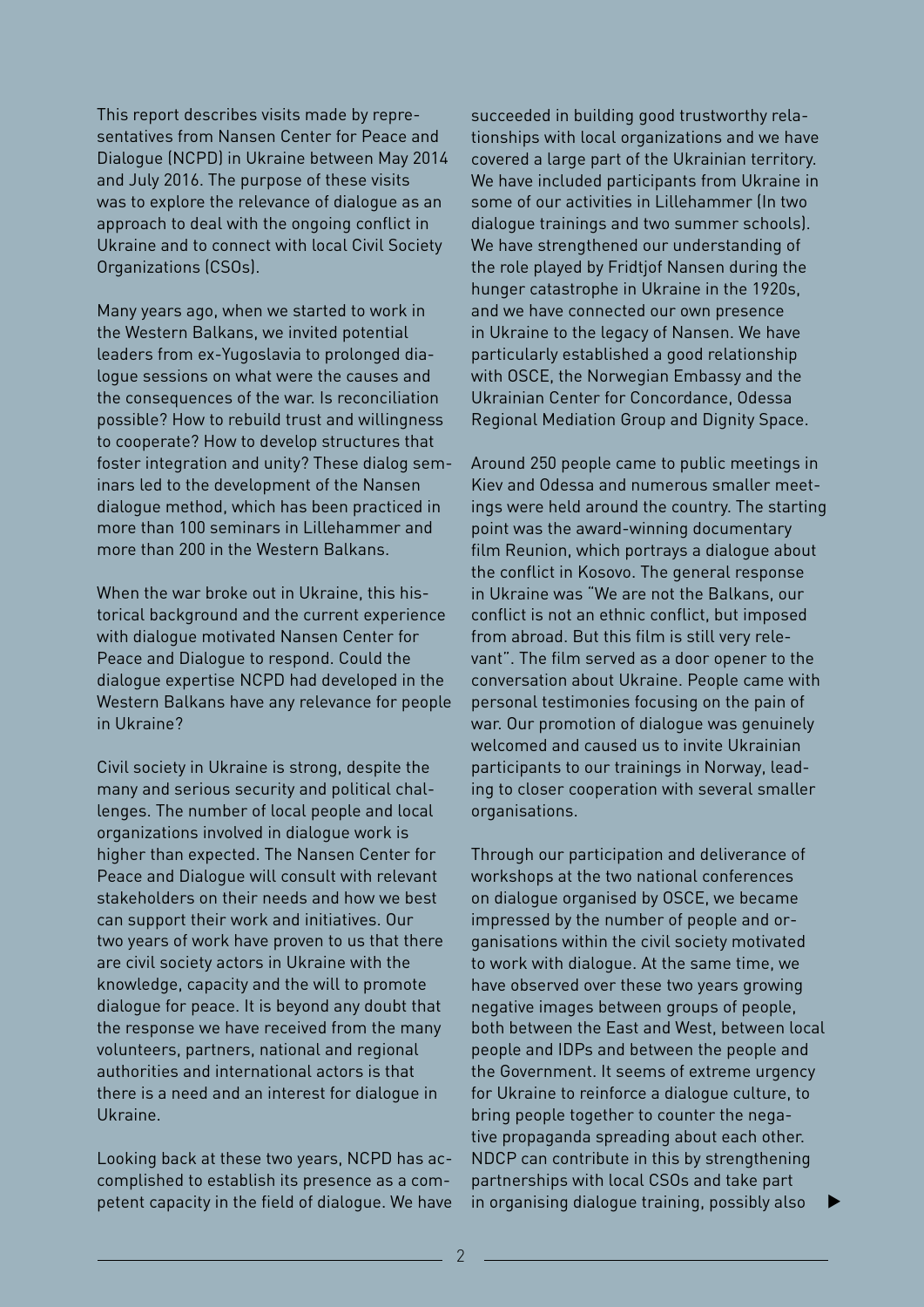organise a long dialogue between creative individuals about the conflict itself and how to rebuild the trust between people in order to make Ukraine a more functional state.

The Maidan protests of 21 November 2013 to 22 February 2014 triggered a revolution in Ukraine, which in turn led to Russia's annexation of Crimea in March 2014. Moscow also increased its involvement in the Donbass region of eastern Ukraine, where war subsequently broke out. More than 10,000 people have been killed in the fighting and hundreds of thousands more have fled their homes, either within Ukraine or across the border into Russia.

On 2 May 2014, clashes between EuroMaidan and pro-Russia factions in Odessa led to the outbreak of a fire in which 40 people died, and concerns grew that the war might spread to other regions of the country. The situation appeared to have similarities with Bosnia Herzegovina in the 1990s, enough to make us believe that our experiences in the western Balkans might have some relevance in Ukraine.

As this report shows, despite limited financial resources we have reached out across a wide geographical area, and given more than 20 lectures attended by a total of 1,600 people. There have also been 32 showings of Reunion. Media coverage of these activities has been extensive, including television interviews with NCPD representatives, and a short film was made of our March 2015 road trip during which Reunion was screened in seven locations. The purpose of the trip was to spread knowledge about Nansen Dialogue. ■

### MAP OF NCPD'S ACTIVITIES IN UKRAINE, 2014 TO 2016

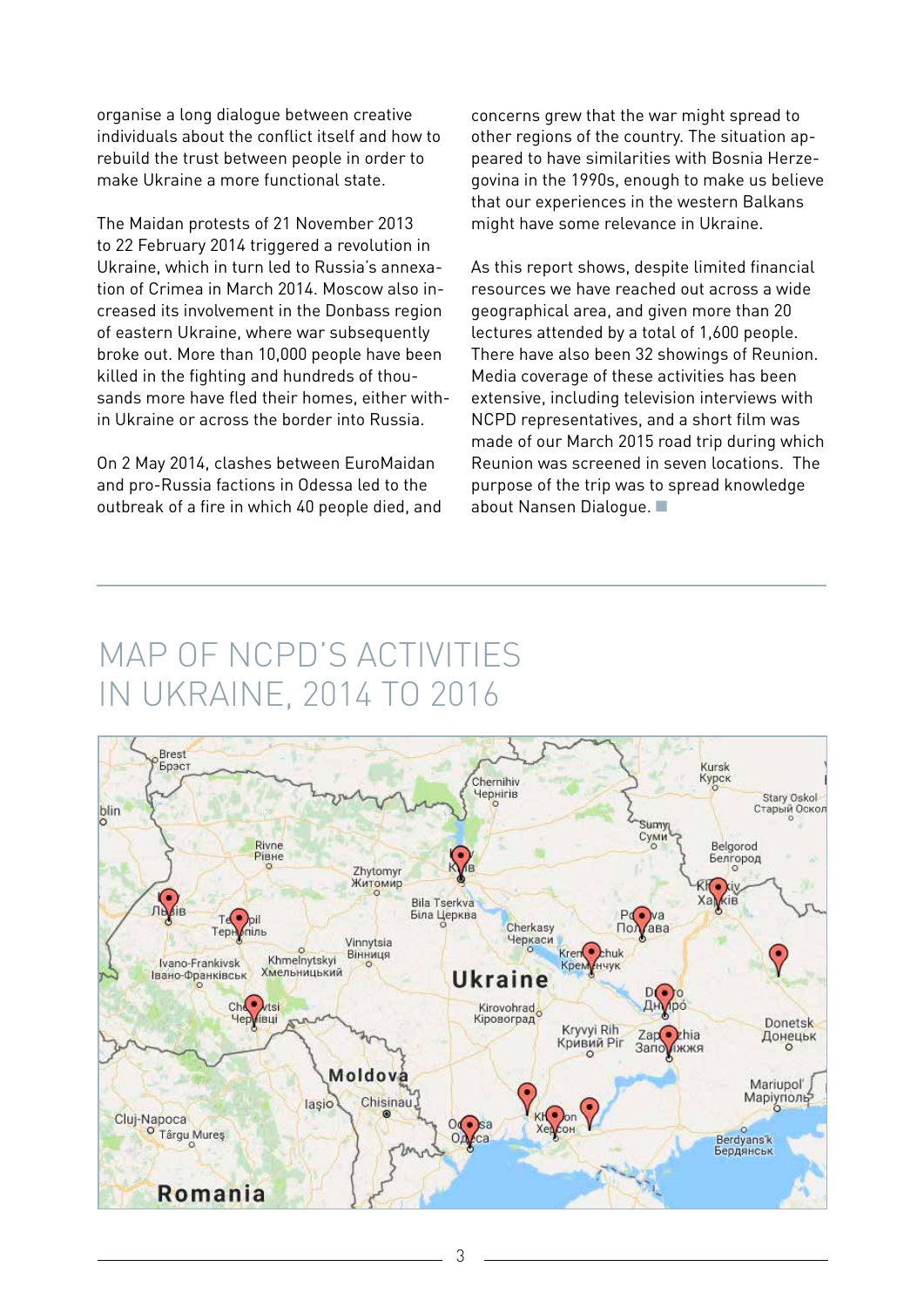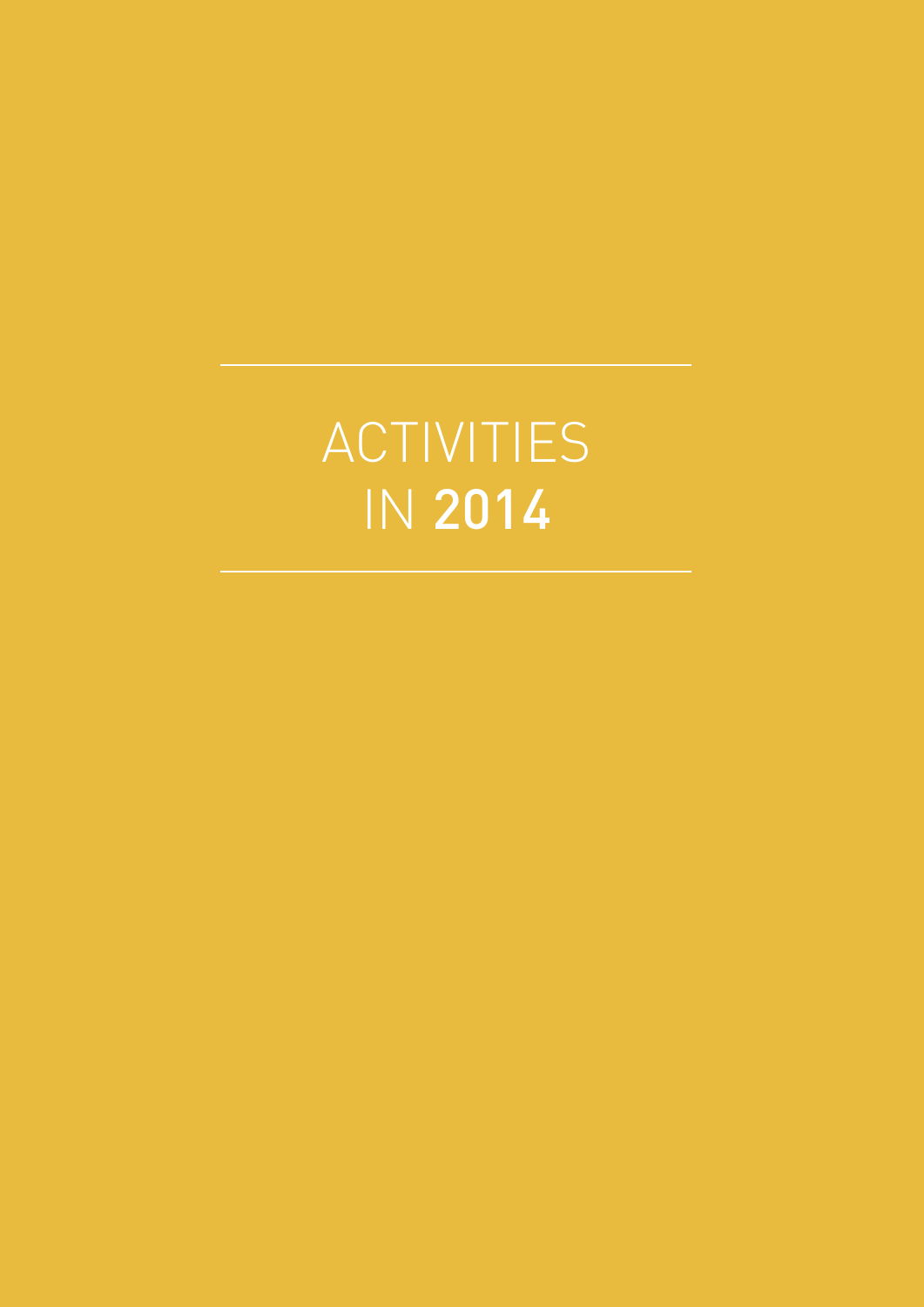### 22 MAY, ODESSA (250 PEOPLE)

Our first visit to Ukraine took place three weeks after the fire in Odessa, and we have been told that our very coming offered other types of narrative on how to address the serious challenges affecting millions of people.

The event was organised by the Odessa Regional Mediation Group (ORMG), which has worked on non-violent conflict resolution since 1994. In recent years it has focused main-

ly on school, court and business mediation in Ukraine. Its director, Inna Tereshchenko, and some of her staff also have experience in facilitating inter-community dialogue on value-based inter-group conflicts in the Northern Caucasus, Kyrgyzstan, Moldova, Transnistria, and most recently Ukraine - efforts recognised by OSCE. The event was supported by OSCE's Odessa chapter. Attendance was very good, approximately 250 persons.

▲

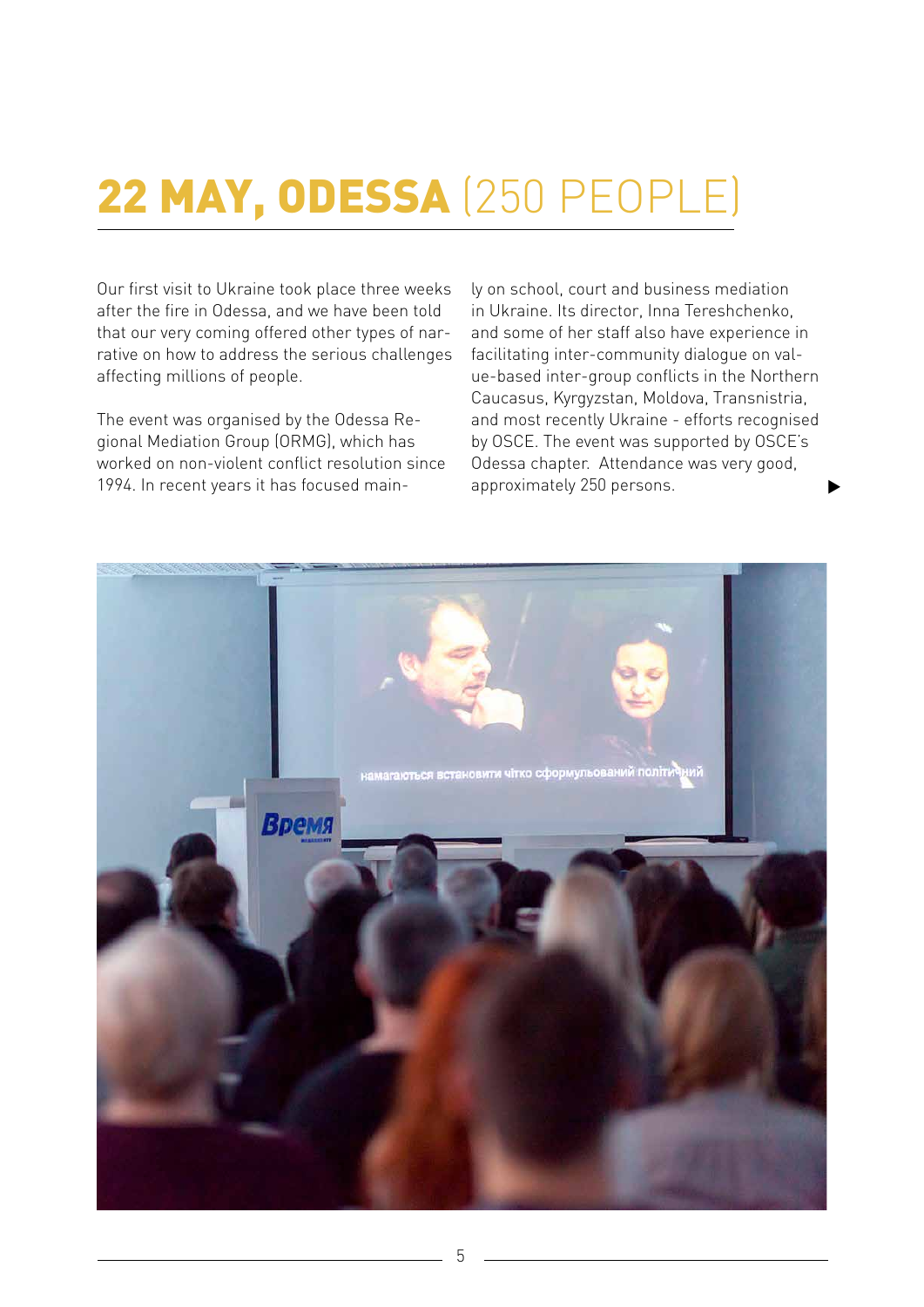

#### **23 MAY ODESSA (10 PEOPLE)**

Participants from Luhansk, Donetsk, Kyiv and Crimea - all of them associate members of ORMG – took part in a seminar on the Nansen dialogue method and its possible application in the places where ORMG works. They were given a basic introduction, which they followed with interest and enthusiasm.

#### **17 JUNE, OSLO**

A first meeting was held with the Norwegian Ministry of Foreign Affairs (MFA) to inform officials about NCPD's increasing activity in Ukraine. It was attended by Lars Løberg and Sigbjørn Litland, who was on his way to take up a position at the Norwegian embassy in Kyiv. Ideas were presented about the transfer of NCPD's experiences from the Western Balkans to Ukraine.

#### **28 AUGUST, KYIV (250 PEOPLE)**

Our team was composed of Ingunn Trosholmen and Steinar Bryn from NCPD and Sasho Stojkovski from the Nansen Dialogue Center Skopje. An orientation was given to the Norwegian Embassy and the Norwegian ambassador in Kyiv, Øyvind Nordsletten. In the evening there was a screening of Reunion at the Zhovten cinema, which was attended by 250 people.

The atmosphere was tense. The screening was followed the next day by an open room event, where people were invited to drop by to discuss further work. Odessa RMG organised the event and NCPD sponsored it.

We met with the Ukrainian Centre for Concordance and Dignity Space, which later became an important associate. The local team of an upcoming OSCE conference, the Odessa Initiative for Common Ground, and the Ukrainian Association of Business Trainers, Advisors and Coaches were all represented. Around 30 people dropped in during the day.

#### **10-12 DECEMBER, ODESSA (100 PEOPLE)**

OSCE organised in December a nationwide conference on dialogue in close cooperation with ORMG. The conference was entitled Dialogue Tools to Respond to Crisis Developments: International Experience and Prospects for Application in Ukraine. The first day of the conference presented numerous initiatives from around Ukraine, and on the second day internationals presented their work. The former director of the NCPD, Ingunn Trosholmen, gave opening remarks and Steinar Bryn held a master class which was recorded and uploaded to YouTube as a learning tool. ■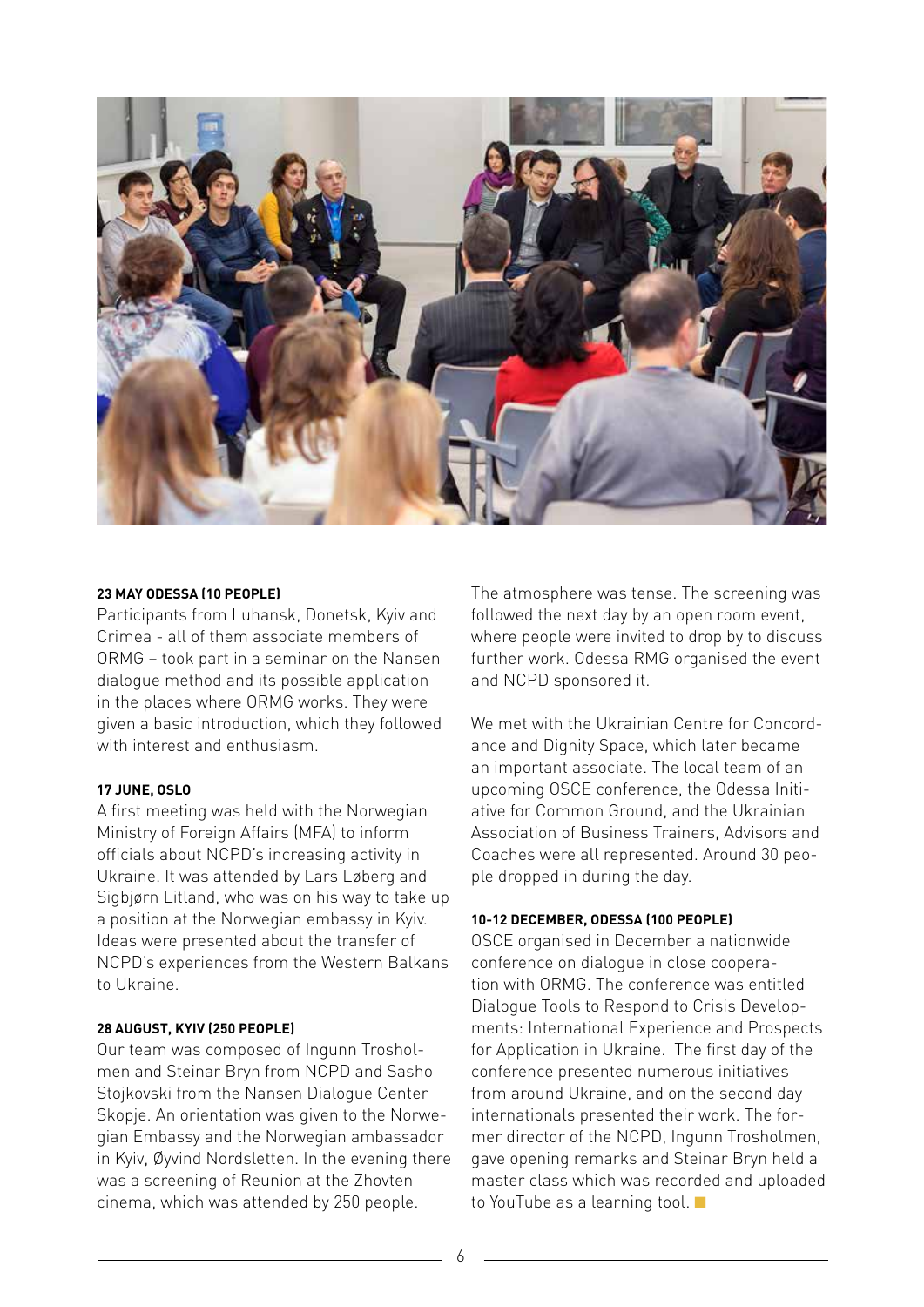# ACTIVITIES IN 2015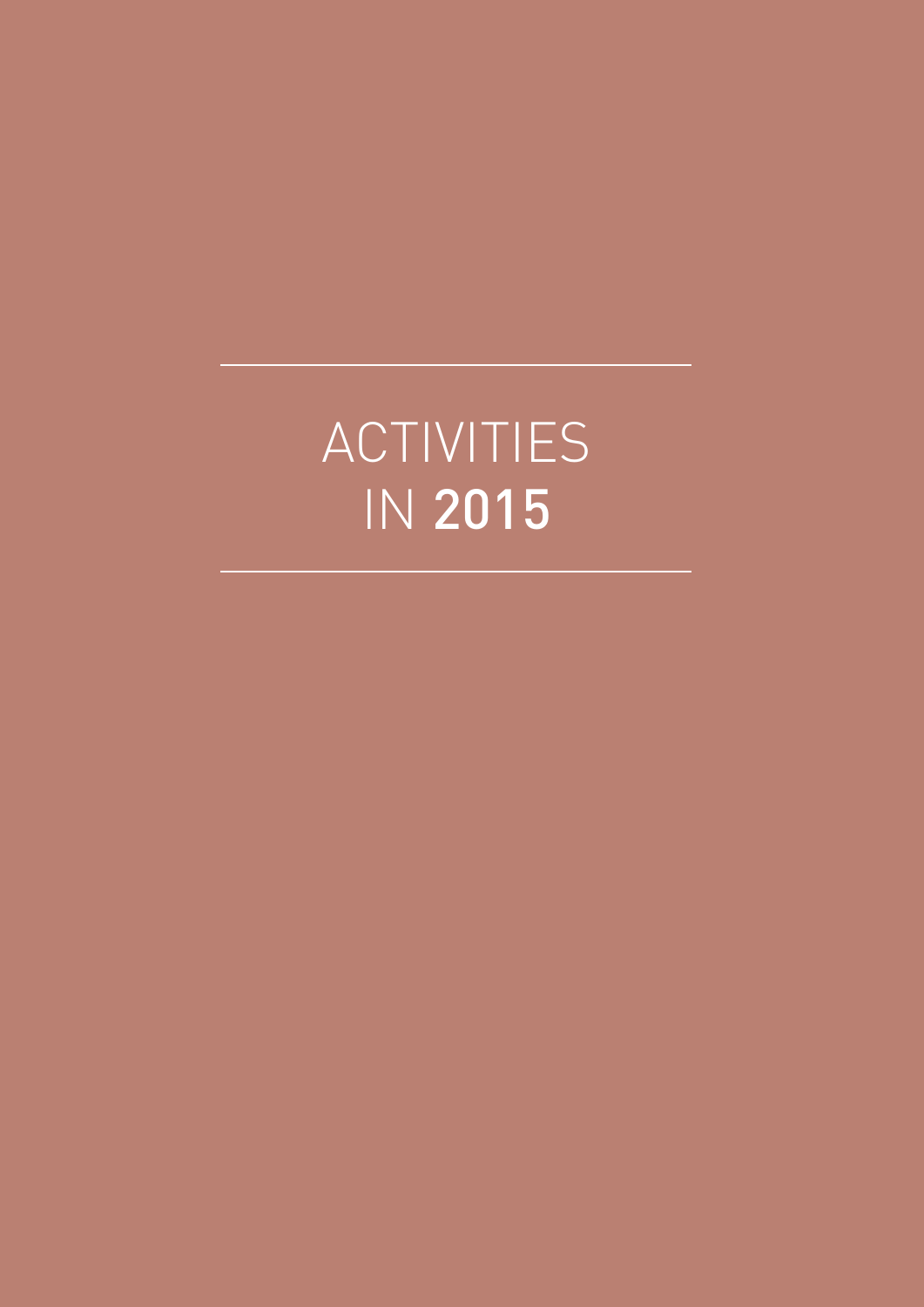### 09-12 MARCH, LILLEHAMMER AND OSLO (70 PEOPLE)

The Ukrainian MPs Sergii Leshchenko and Mustafa Nayyem, visited Lillehammer and gave two lectures - one for Nansen Academy students and one for an open audience. Trosholmen, Bryn and Unn Irene Aasdalen, the academy's rector, also held discussions with the two MPs about the current situation in Ukraine.



#### **10 MARCH OSLO (100 PEOPLE)**

Leshchenko, Nayyem and NCPD's Anatolii Kyryliuk held a meeting with Kjell Magne Bondevik and Einar Steensnæs of the Oslo Centre for Peace and Human Rights, during which they discussed how Norway might help Ukraine resolve its crisis.

They also had meeting with the President of the Norwegian parliament, Olemic Thommessen, and Leshchenko and Nayyem gave a seminar about Ukraine's internal and external challenges at the Peace House in Oslo.

**10-17 MARCH, UKRAINE ROAD TRIP (235 PEOPLE)** 

In March 2015 ORMG organized a tour of Ukraine to screen Reunion and organize dialogue meetings in the following places:

▲

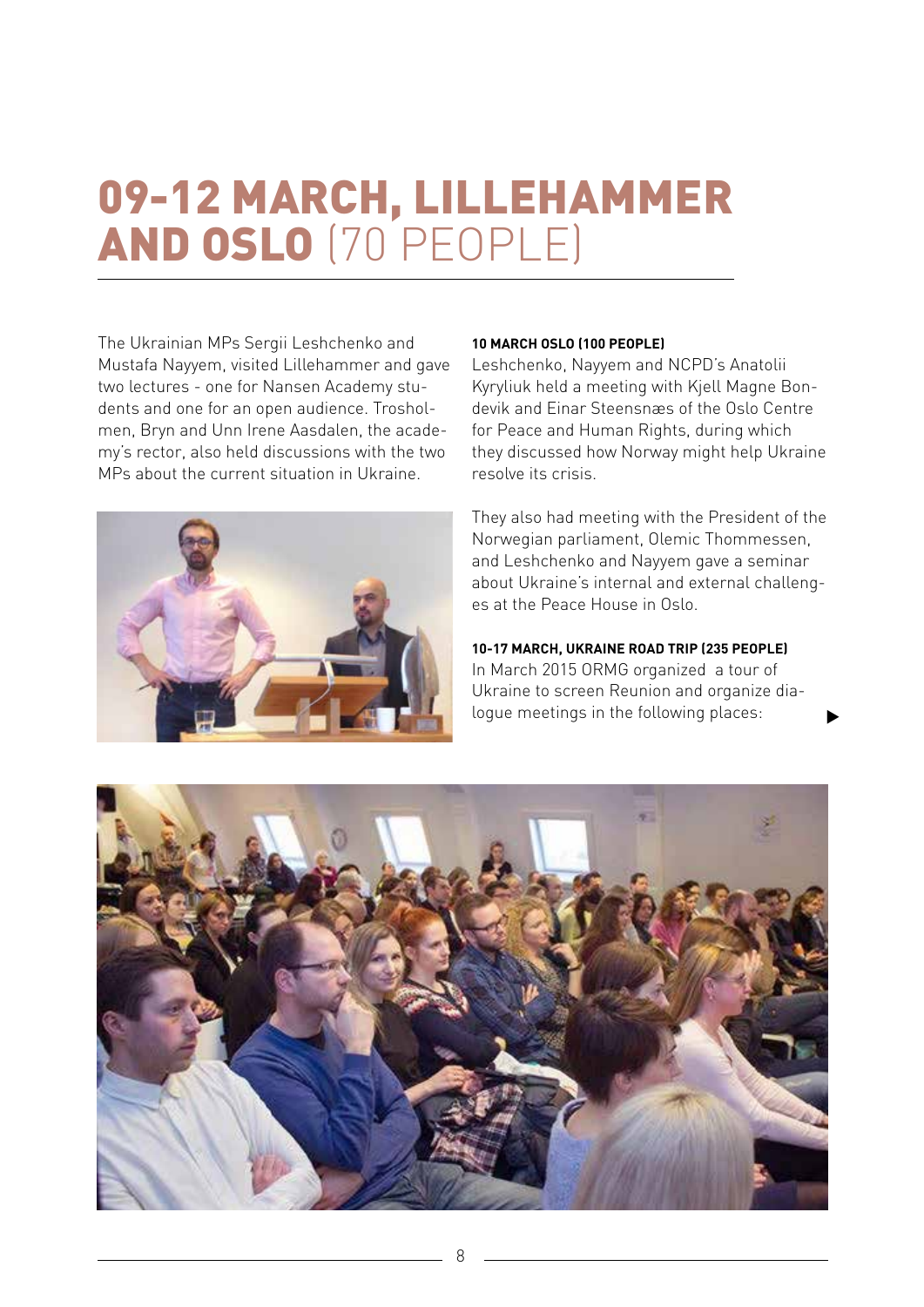

10 March: Nova Kakhovka (30 people) 11 March: Kherson (45 people) 12 March: Zaporizhia (30 people) 13 March: Mykolaiv (30 people) 14 March: Dnipro (20 people) 15 March: Kremenchug (30 people) 17 March: Kharkiv (60 people)

The locations were chosen for their tense situations, and a team of four people from ORMG took care of logistics, including the production of a short film about the road trip, which is available on YouTube. The film has a strong sense of place, charting the drive across south-eastern Ukraine. The response and interest on this confirmed that the experiences from the Western Balkans were very relevant. The responses to the movie were often "We are not Balkan, but this is very relevant……." In that sense the movie functioned as a door opener to the discussion about the ongoing conflict in Ukraine.

#### **22-26 APRIL, LILLEHAMMER (3 PARTICIPANTS FROM UKRAINE)**

We invited three participants from Ukraine to a regular scheduled training in Lillehammer. Ingunn Trosholmen and Thomas Dorg gave a master class on the training of conflict facilitators. Olesya Herashchenko and Olga Zelenyuk from the Ukrainian Centre for Concordance were invited to participate, based on the contact they made in the open room event in Kyiv in August and the initiative they had shown in organizing Reunion and dialogue events.

#### **22-24 MAY, KYIV (100 PEOPLE)**

This was a joint visit together with Norwegian Peace Council. Scheduled visits were made with the OSCE Special Monitoring Mission, the EU Advisory Mission in Ukraine, the UN Office for the Coordination of Humanitarian Affairs (OCHA) and the Norwegian Embassy. Reunion was screened at Borys Grinchenko National University, and a working dinner was held with dialogue workers from Kyiv, Odessa, Kharkiv and Crimea. ▲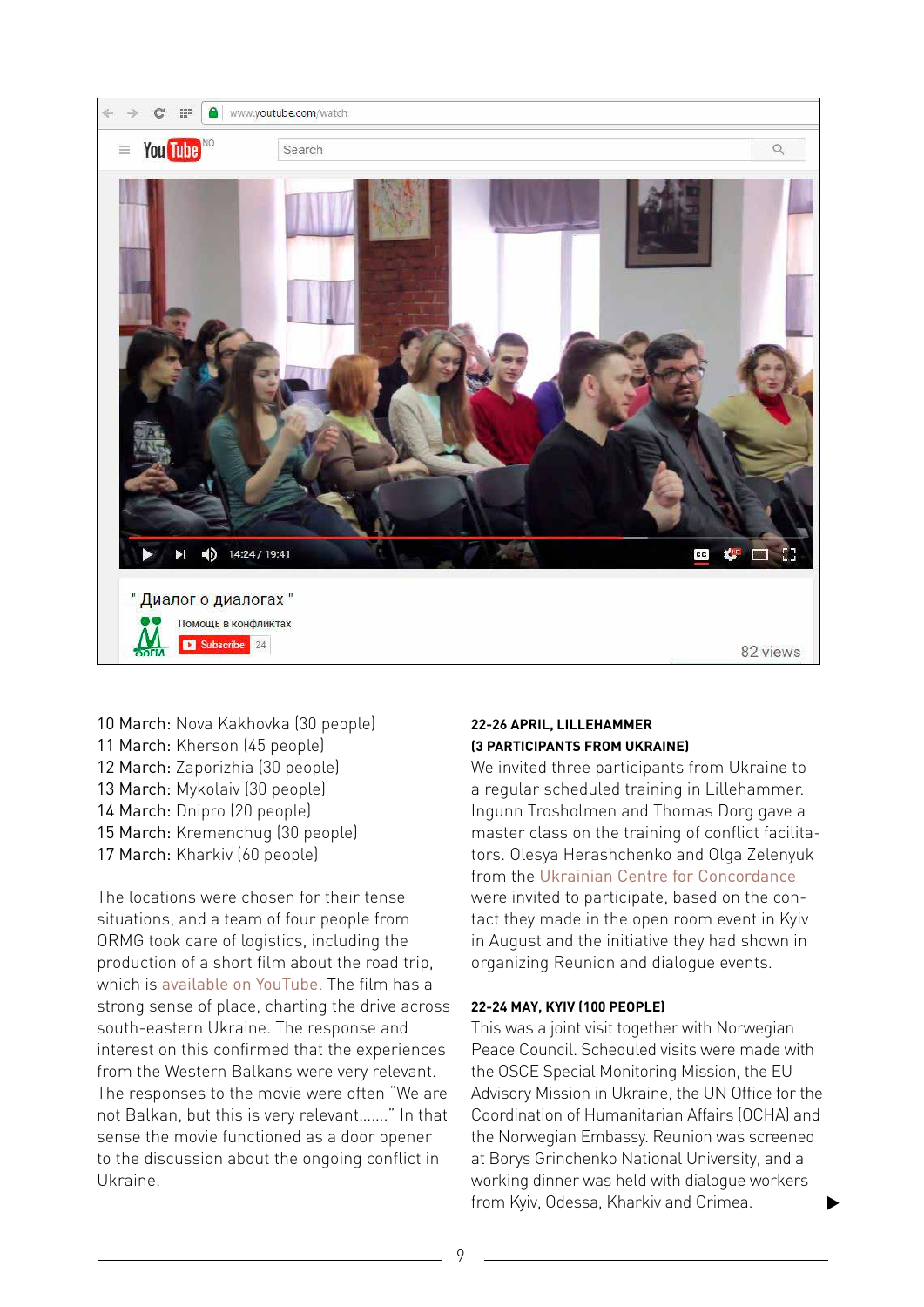838



#### **13-18 JUNE, INTERNATIONAL SUMMER SCHOOL, LILLEHAMMER (4 PARTICIPANTS FROM UKRAINE)**

The International Summer School (ISS) is a forum for the fostering of inter-cultural understanding. It celebrated 70 years of existence August 2016. ISS has been a long-term partnership between NCPD and the University of Oslo, which started in the mid 1990s.

A week's stay in Lillehammer gives the students the opportunity to learn about hands-on peacebuilding work. Lillehammer Rotary Club supported NCPD's efforts to involve more Ukrainian students by awarding two scholarships, and we supported the attendance of a third student from the country. The students prepared an overview of the situation in Ukraine, which they presented at a Rotary Club meeting. They became strong dialogue enthusiasts and went on to support NCPD's activities in Ukraine.

#### **3-5 OCTOBER, SVIATOHIRSK (75 PEOPLE)**

The local NGO Donbass Dialogue invited Bryn



to facilitate a three-day seminar in Sviatohirsk in eastern Ukraine, and to share NCPD's experiences.

There was a screening of Reunion, followed by a discussion of the film, the effects of the conflict in Ukraine, international assistance strategies for Donbass and the problem of internal displacement. On the second day of the event, several participants attended online, as they did not have the opportunity to be present in person.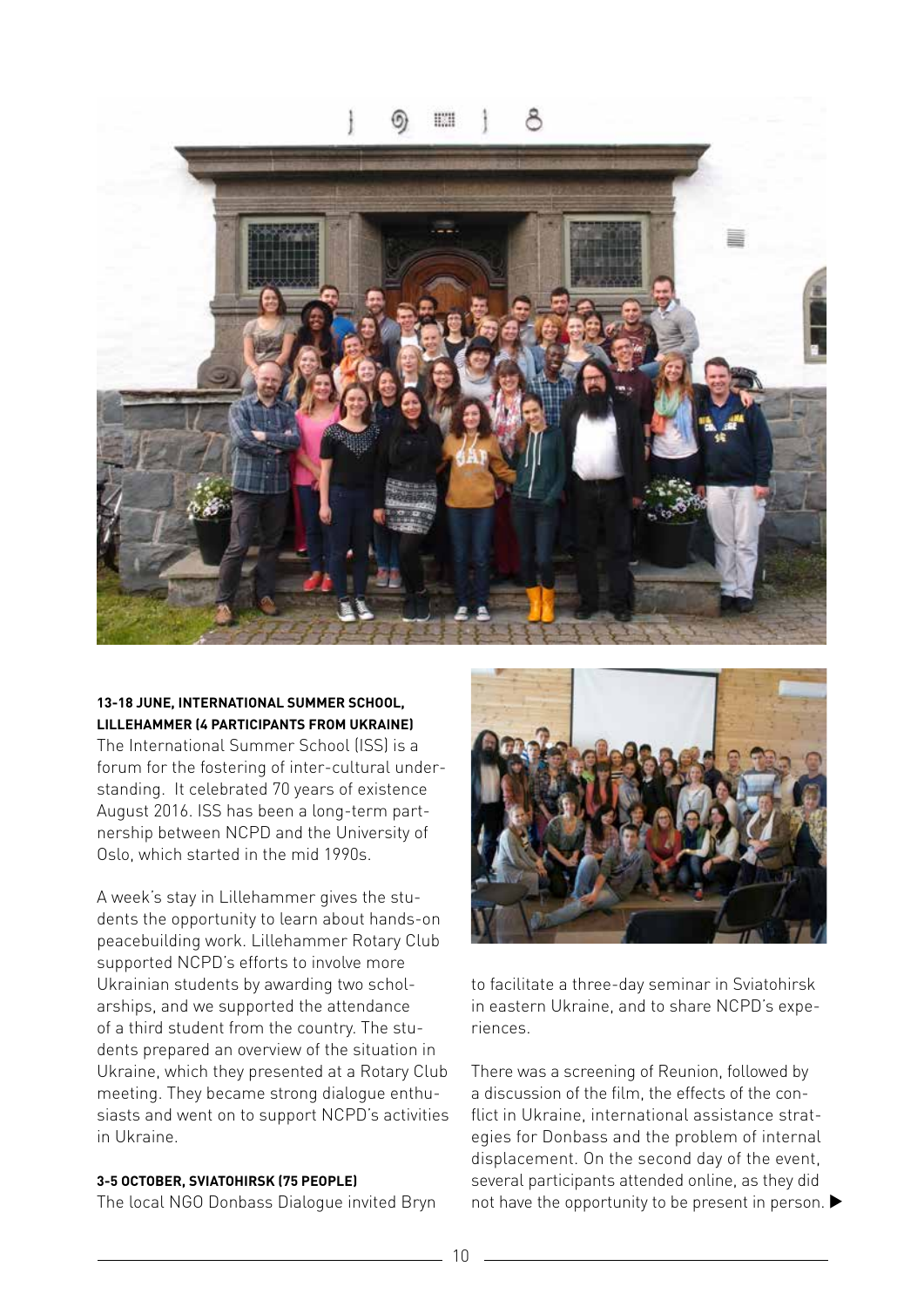#### **21-25 OCTOBER, LILLEHAMMER**

Daria Kuznetsova, the main organizer of the dialogue marathon in Sviatohirsk, was invited to the second training course in Lillehammer "Dialogue and Conflict Transformation in Multi-Cultural Societies" . Christiane Seehausen, NCPD and Tanja Popovic, NDC Belgrade gave the seminar.

#### **11 NOVEMBER, OSLO**

The Norwegian-Ukrainian Chamber of Commerce organised a talk on Ukraine at the House of Literature, featuring the French philosopher Bernard-Henry Levy, and we were represented by Bryn and Kyryliuk.

#### **19 NOVEMBER, OSLO (45 PEOPLE)**

A Norwegian NGO called Maidan Norway organised a poem and painting competition for Ukrainian children, in which they were encouraged to express their thoughts, ideas and feelings about the situation in their country. NCPD and the Norwegian NGO Amadia International helped to organise and NCPD supported financially.

More than 7,000 entries were sent in from all over Ukraine. Maidan Norway collected and judged the entries, choosing 120 to be published in a book. The book was presented at this event in the Norwegian Peace House.

#### **9-10 DECEMBER, KYIV (50 PEOPLE)**

OSCE organized a second nationwide conference, but this time it included a two-day preparation seminar. Bryn participated in a strategic discussion with dialogue facilitators on their needs and plans, and gave a master class on lessons learned from the dialogue work in the Western Balkans. This event showed the strength and the depth of the civil society in Ukraine and how deeply they were involved in building a nationwide dialogue culture.

#### **11 DECEMBER, KYIV (80 PEOPLE)**

OSCE organised the National Dialogue on Ukraine, an international conference which many high-level representatives attended. Bryn gave a speech entitled The Growing Need for Dialogue: A European Perspective. The Norwegian Centre for Human Rights presented a thematic paper entitled Dialogue Facilitation – Improving the Special Monitoring Mission's (SMM) impact in Ukraine. The paper [is available here.](http://www.jus.uio.no/smr/english/about/programmes/nordem/publications/nordemthematicpaper_oscesmm_dialogue-facilitation.pdf) ■

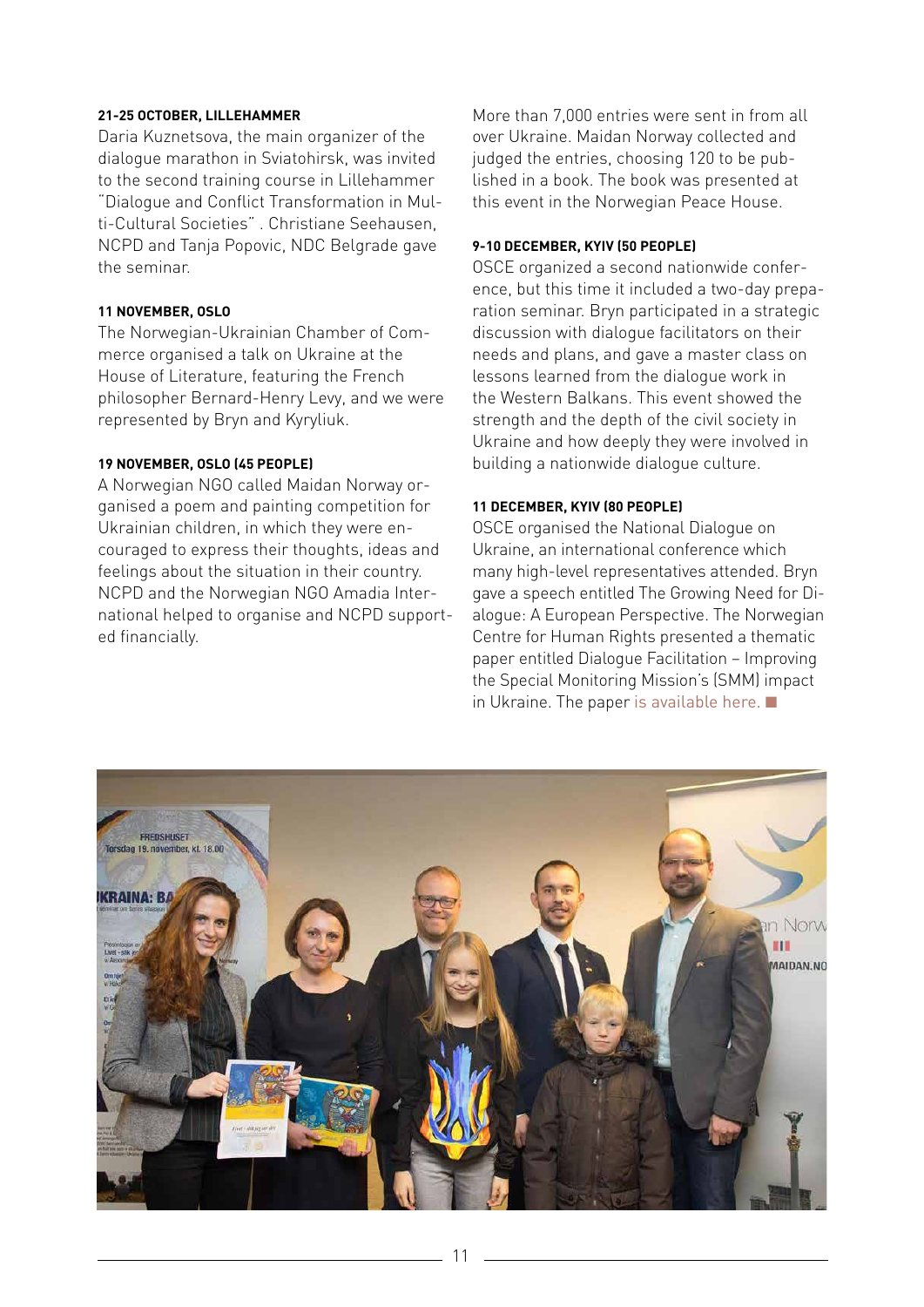# ACTIVITIES IN 2016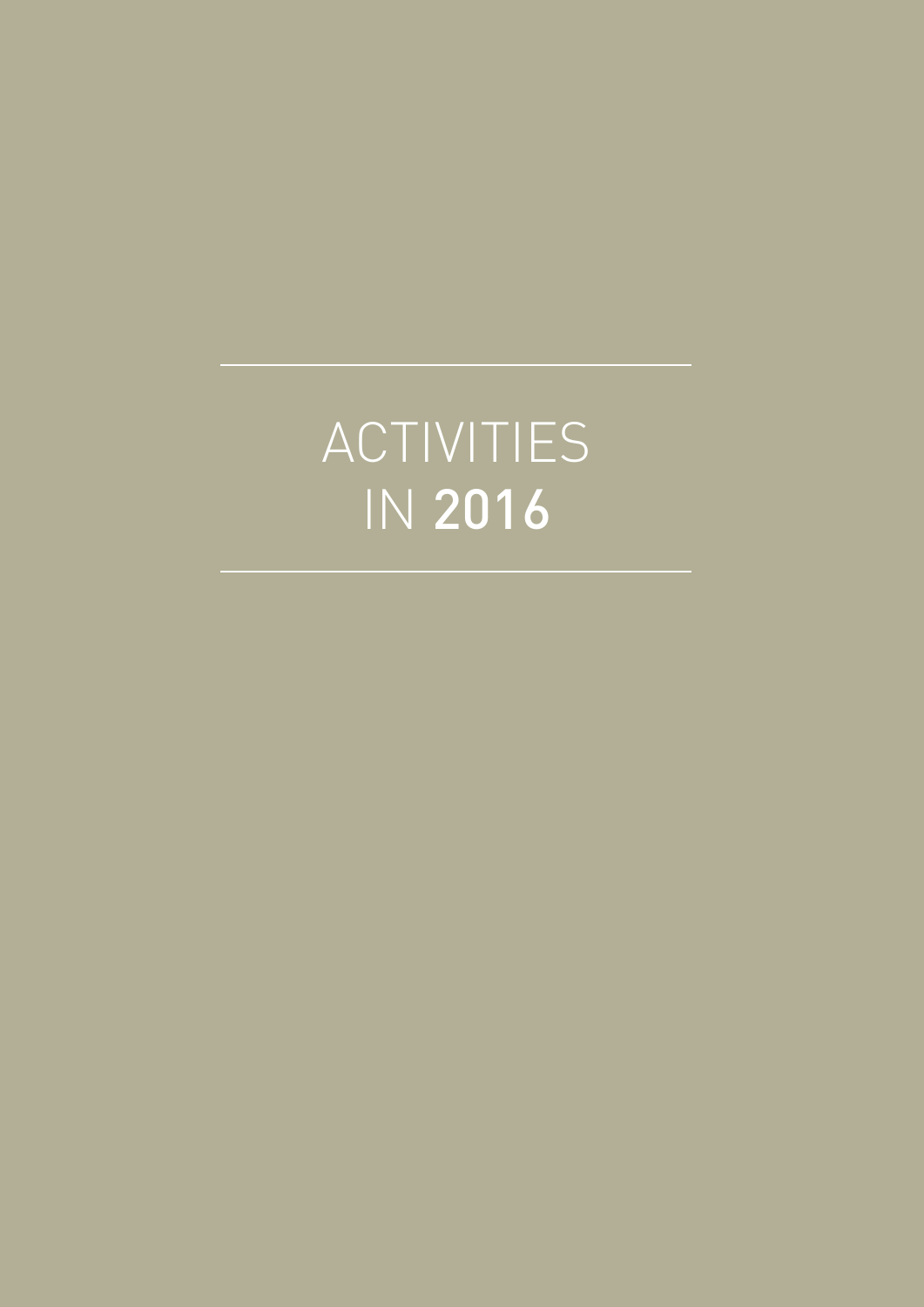

«It is necessary to learn every single day, on the one hand to defend your principles, values and national interests; and on the other hand, peacefully, positively, in the spirit of good neighbours, to co-exist with those countries that surround you. It is often difficult, but it is necessary.»

> Øyvind Nordsletten Norway's first ambassador to Ukraine (1992-1996)

#### **6 FEBRUARY, KHARKIV (80 PEOPLE)**

One of our main arenas in Ukraine is the city of Kharkiv, partly because Fridtjof Nansen has a solid reputation in this city. NCPD's local partner, the NGO Line of Agreement, organised an open dialogue meeting at which Reunion was screened and a dialogue session followed.

Local NGO managers, teachers, soldiers, internally displaced people, and representatives from the UN and OSCE took part.

Bryn also appeared as a guest on a local TV show, during which he gave a 25-minute interview about dialogue work. Discussions were held about possible future training seminars.

#### **27 FEBRUARY**

The Institute for Peace and Common Ground translated the chapter on lessons learned from NCPD's book, 20 Years in the Eye of the Storm, into Ukrainian. The book is an account of the Nansen Dialogue Network's work from 1995 to 2015.

#### **16-18 APRIL, SVYATOGORSK (25 PEOPLE)**

Steinar Bryn was invited to take part in a "dialogue marathon" organised by Donbass Dialogue, the Donetsk Regional Mediation Group (DRMG), the Donetsk Psychological Centre, the CO Charity Fund and the Fund for Boris Belash. Bryn had participated in the dialogue marathon organized by Donbass Dialogue in October 2015

The event focused on how to deal with the ongoing military conflict, and the aim was to

▲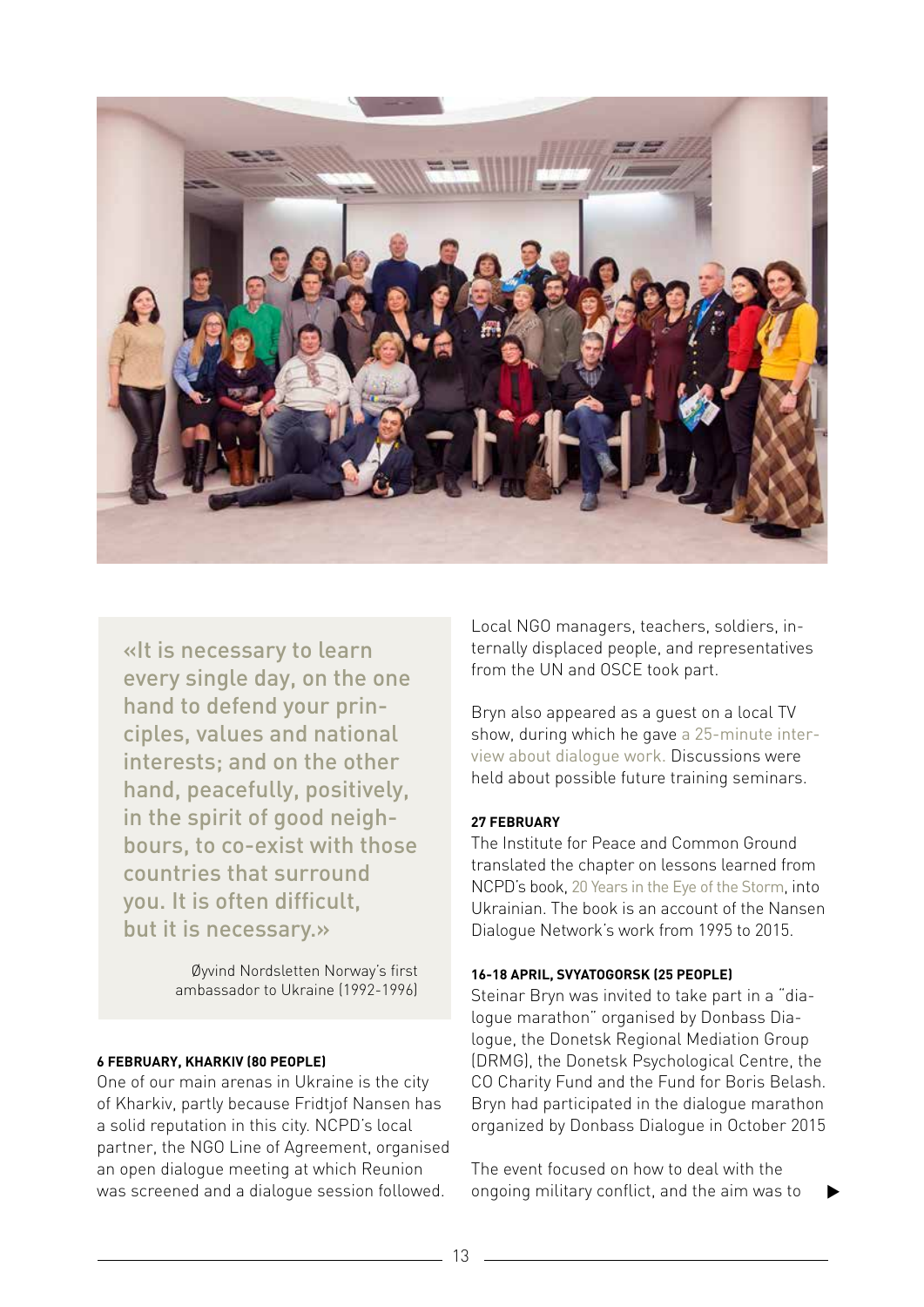

present the methodology of online dialogue as a peacebuilding resource and to evaluate the effectiveness.

#### **18 MAY, KYIV (30 PEOPLE)**

NCPD invited Norway's former ambassador to Russia and Ukraine Øyvind Nordsletten to give lectures about Fridtjof Nansen's work in Ukraine. The lecture, that took place in the Scandinavian Gymnasium also covered current bilateral relations between Ukraine and Norway.

#### **19 MAY KHARKIV (150 PEOPLE)**

On this second day, a lecture by Nordsletten took place to mark the 155th anniversary of the birth of Fridtjof Nansen. NCPD was instrumental in commemorating the occasion, which was the opening ceremony for a new Nansen Seminar Room at the VN Karazin Kharkiv National University. This was a joint event prepared by NCPD, the Ukrainian Centre for Concordance and the University. Speeches were given by the University rector, Vil Bakirov; the current first secretary for administrative affairs at the Norwegian embassy in Kyiv, Bjørnar Gudmestad-Teigen; the deputy head of the Ukrainian Centre for Concordance, Olga Zelenyuk;

the UN Refugee Agency's field office advisor in Kharkiv, Anna Kirvas; and representatives from Kharkiv city council. In addition, Steinar Bryn gave a speech about initiating NCPD activities in Ukraine.

Flowers were laid at the memorial plaque to Nansen, and there was screening of Reunion followed by a discussion in Yermilov Centre. The participants agreed to join forces to support the development of the Nansen Dialogue Network's work in Ukraine, and particularly in Kharkiv. They also decided that an annual Nansen lecture would be held at the university.

#### **19-24 JUNE, INTERNATIONAL SUMMER SCHOOL, LILLEHAMMER**

NCPD welcomed two Ukrainian students to the 2016 summer school – the director of the Chernihiv Human Rights House and an assistant from Kyiv city council's education department. Lillehammer Rotary Club awarded a scholarship to one of the students, and its Oslo counterpart Oslo Vest Rotary did likewise for the other, with an additional six weeks' study at the University of Oslo included. The summer school was a truly international event, attended  $\blacktriangleright$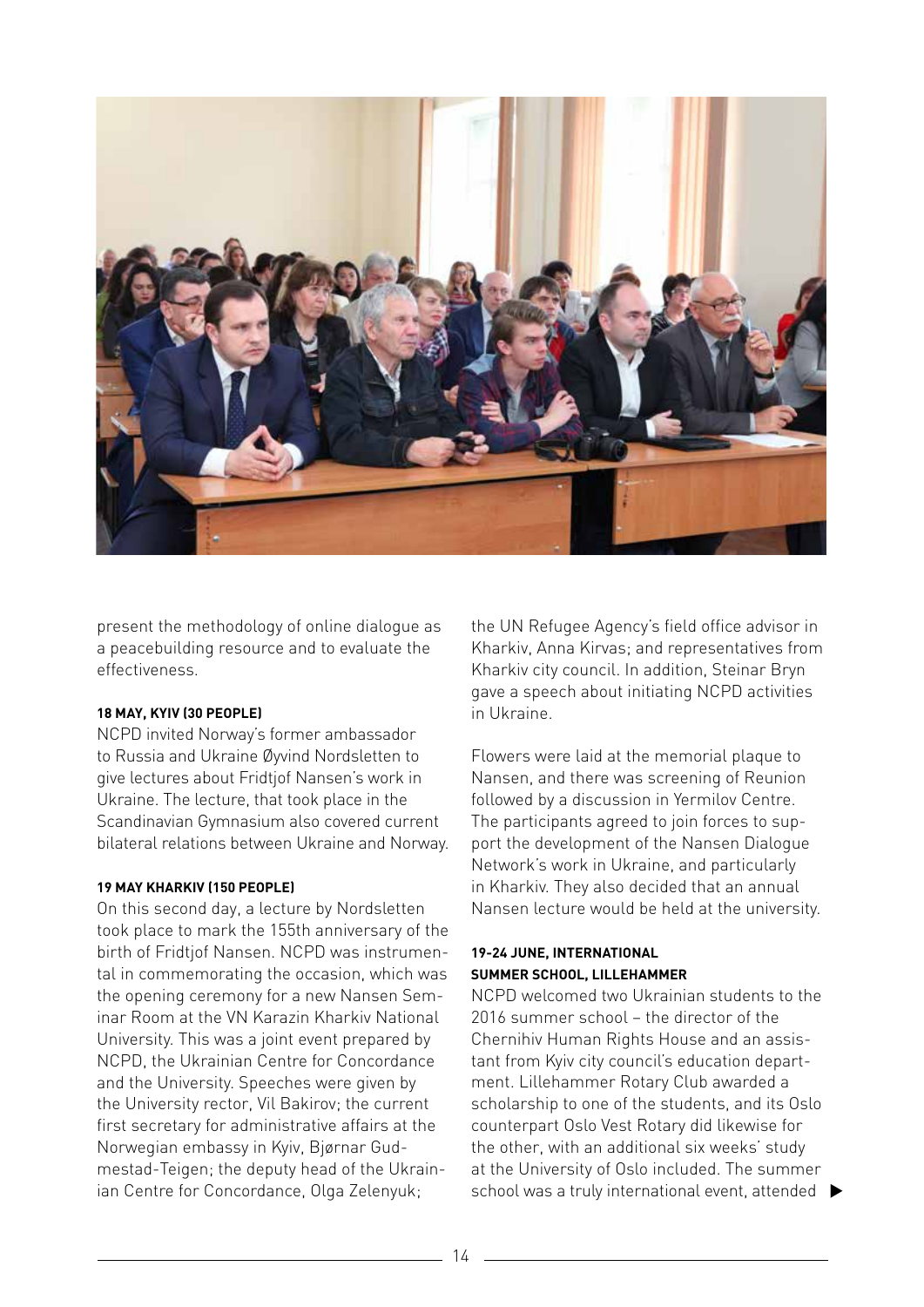



by students from Afghanistan, Armenia, Azerbaijan, Bosnia, Ethiopia, Kosovo, the Maldives, Montenegro, Poland, Russia, Serbia and the US.

#### **3-23 JULY, CHERNIVTSI (20 PEOPLE)**

The Nansen Center for Peace and Dialogue´s summer school for 20 Norwegian and Ukrainian students was held at the National University of Chernivtsi in south-west Ukraine, a UNESCO World Heritage site. It focused on fostering the development of relations between people from the two countries, and raising awareness about Ukraine in Norway. The programme included

Ukrainian and Norwegian language classes, and a course of developmental studies given by leading Ukrainian and Norwegian experts, social activists, human rights defenders, politicians and journalists. The course provided students with an introduction to Ukrainian culture, history and current political trends, and the major challenges that the country faces. The Norwegian embassy in Kyiv supported the event.

Bryn gave a lecture about dialogue and NCPD's experiences in the Balkans, and facilitated a Q&A session after a screening of Reunion. Sigbjørn Littland and Silje Fines Wannebo from the Norwegian embassy attended Bryn's workshop, and they encouraged NCPD to continue the work in Ukraine.

#### **11 AUGUST, UKRAINE**

The National Association of Ukrainian Mediators made a two-hour film of the OSCE's December 2014 seminar in Odessa entitled Tools of Dialogue as a Means of Overcoming the Crisis: International Experience and Prospects for Ukraine. The seminar included a Bryn master class on how to organize and run 3 day long seminars. ■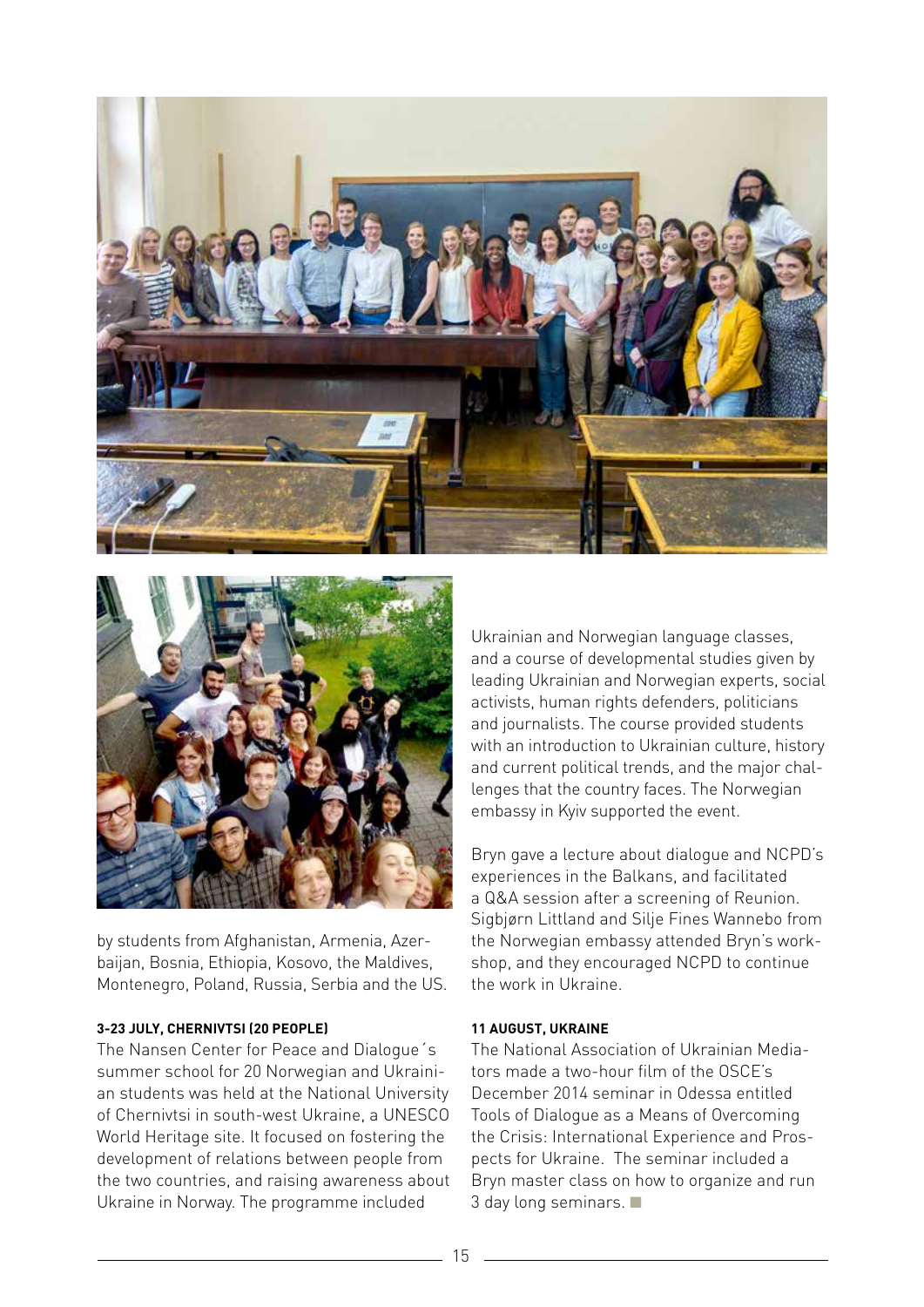#### **VIDEO**

Odessa Regional Mediation Group - https://www.youtube.com/watch?v=GJP-TDzuiyE Odessa Crisis Media Centre - https://www.youtube.com/watch?v=kpFLhh7LwIE Kharkiv TV - https://www.youtube.com/watch?v=dEnsVkzMw5M Kherson - https://www.youtube.com/watch?v=aRoHKPjA3lI&feature=youtu.be&app=desktop National Association of Ukrainian Mediators https://www.youtube.com/watch?v=Gd0JexDFeBw

#### **ARTICLES AND PUBLICATIONS**

| 11.06.2015 | Face News - https://www.facenews.ua/articles/2015/275193/                                                                                                             |
|------------|-----------------------------------------------------------------------------------------------------------------------------------------------------------------------|
| 19.02.2016 | Reinvent Platform - http://reinvent.platfor.ma/steinar-brin/                                                                                                          |
| 06.03.2015 | Kherson Online - http://khersonline.net/novosti/obschestvo/36459<br>-konfliktolog-steynar-brin-prezentuet-v-hersone-10-let-posle-voyny.html                           |
| 15.03.2015 | NationalDialog - http://ndialog.org.ua/ru/kak-ostanovyt-voynu--retsept-<br>norvezhskogo-konflyktologa                                                                 |
| 06.02.2016 | Crimean News Agency - http://qha.com.ua/ru/obschestvo/kruglii-stol-put-<br>k-vzaimoponimaniyu/154702/                                                                 |
| 10.02.2016 | Nastoyashee Vremia - http://www.currenttime.tv/a/27538637.html                                                                                                        |
| 06.10.2015 | Donbass Dialogue - http://www.donbassdialog.org.ua/p/dialogues-with-steinar-bryn.html                                                                                 |
| 11.03.2015 | Telegraf - http://www.telegraf.in.ua/kremenchug/2015/03/11/v-kremenchuge-sostoitsya-<br>vstrecha-s-norvezhskim-konfliktologom-steynarom-brinom_10043722.html          |
| 03.02.2016 | Civil Forum - http://civilforum.com.ua/dontmiss/5469-vstretcha-s-norvezhskim-mirotvort-<br>sem-stejnarom-brinom-pokaz-i-obsuzhdenie-filma-10-let-posle-vojny.html     |
| 06.02.2016 | Peace Keeping Centre - http://peacekeeping-centre.in.ua/Museum/Work/<br>2016/6-2h/Main.htm                                                                            |
| 05.02.2016 | Vremia - http://timeua.info/mediacenter/id/vstrecha-so-stejnarom-brinom-00090.html                                                                                    |
| 24.02.2015 | Vechernii Nikolaev - http://www.vn.mk.ua/stories.php?id=24453                                                                                                         |
| 06.03.2015 | ArtProstir - http://art-prostor.zp.ua/?p=1404                                                                                                                         |
| 15.12.2014 | ORMG - http://www.odcrisis.org/dialog-spaset-postroit-novuyu-ukrainu/                                                                                                 |
| 03.04.2015 | NGO.ZP - http://ngo.zp.ua/index.php/aktualno/425-vozmozhno-li-primirenie-vo-vremya-vojny                                                                              |
| 29.05.2016 | Vechernii Kharkov - http://www.kharkov.ua/news.php?nid=5005.2016                                                                                                      |
| 12.2014    | Mediation and Law Journal - http://www.mediacia.com/files/Documents/Bryn.pdf                                                                                          |
| 06.03.2016 | Foundation of Local Democracy - http://fmd.kh.ua/news/ne-strelyayut-tam-gde-<br>govoryat-drug-s-drugom.html                                                           |
| 09.02.2016 | DEPO - http://dn.depo.ua/rus/dn/vsesvitno-vidomiy-norvezkiy-konfliktolog-<br>dav-retsept-09022016105200                                                               |
| 29.05.2016 | Vechernii Kharkov - http://vecherniy.kharkov.ua/news/120208/                                                                                                          |
| 11.03.2015 | Day - http://day.kyiv.ua/ru/news/110315-v-hersone-pokazhut-film-vossoedineniya-<br>10-let-posle-voyny                                                                 |
| 10.03.2015 | Kremenchug newspaper - http://www.kq-ua.com/index.php/novosti/kremenchug-i-regiony/<br>item/1182-vsemirno-izvestnyj-konfliktolog-provedet-vstrechu-v-kremenchuge.html |
| 20.05.2016 | Ukrinform - http://photo.ukrinform.ua/rus/current/photo.php?id=770375                                                                                                 |
| 16.04.2015 | Postfaktum - http://www.postfactum.ks.ua/2015/04/16/диалог-возможен.html                                                                                              |
| 30.08.2014 | Espresso TV - http://espreso.tv/blogs/2014/08/30/o_tom_kak_preodolet_posledstvyya_voyny_ob-<br>schestvu_neobkhodymo_dumat_uzhe_sehodnya                               |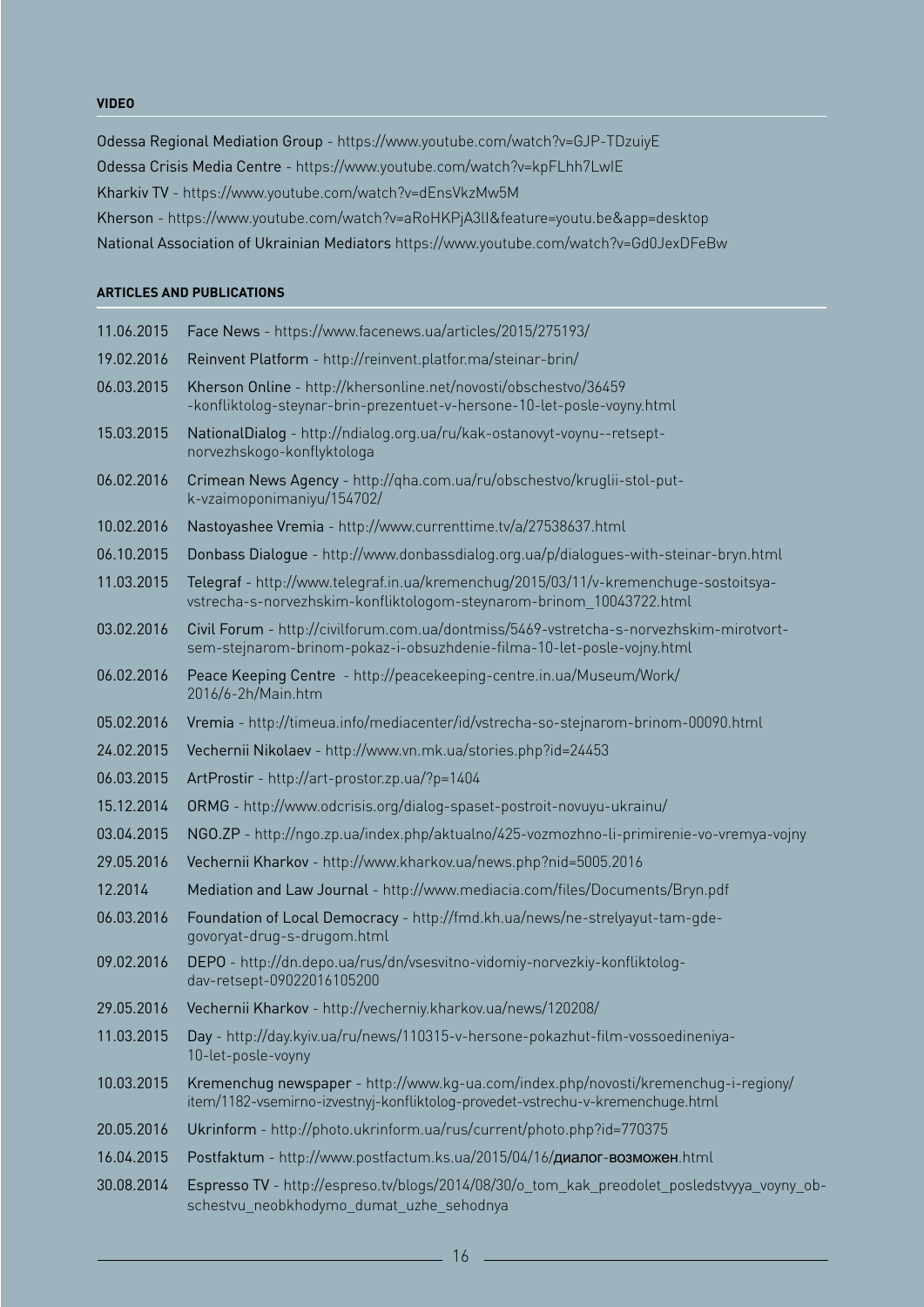#### **REUNION SCREENINGS (32 IN TOTAL)**

| May 2014          | Zhovten cinema, Odessa                         |
|-------------------|------------------------------------------------|
| August 2014       | Zhovten cinema, Kyiv                           |
| September 2014    | Alumni Resource Centre, Kyiv                   |
| October 2014      | FLEX alumni, Lviv                              |
| November 2014     | Smoloskyp, Kyiv                                |
| December 2014     | Online course                                  |
| February 2015     | Poltava                                        |
| February 2015     | Kharkiv                                        |
| March 2015        | Nova Kakhovka                                  |
| <b>March 2015</b> | Kherson                                        |
| <b>March 2015</b> | Zaporizhia                                     |
| March 2015        | Mykolaiv                                       |
| March 2015        | Dnipropetrovsk                                 |
| <b>March 2015</b> | Kremenchug                                     |
| March 2015        | Kharkiv                                        |
| May 2015          | Kyiv (Borys Grinchenko Kyiv University)        |
| <b>July 2015</b>  | Ternopil (CACTUS forum)                        |
| August 2015       | Kyiv, 3 Re-entry seminars for FLEX alumni      |
| October 2015      | Sviatohirsk, Dialogue seminar                  |
| November 2015     | Kyiv, Dialogue about Dialogue event            |
| December 2015     | Online course                                  |
| February 2015     | Poltava                                        |
| February 2015     | Kharkiv                                        |
| May 2015          | Borys Grinchenko Kyiv University               |
| <b>July 2015</b>  | CACTUS forum, Ternopil                         |
| August 2015       | Three re-entry seminars for FLEX alumni, Kyiv  |
| November 2015     | Dialoque about Dialoque event, Kyiv            |
| December 2015     | Online course                                  |
| February 2016     | Line of Agreement dialogue seminar, Kharkiv    |
| May 2016          | Yermilov Centre, Kharkiv                       |
| June 2016         | International Servant Leadership Academy, Kyiv |
| <b>July 2016</b>  | Norwegian-Ukrainian Summer School, Chernivtsi  |